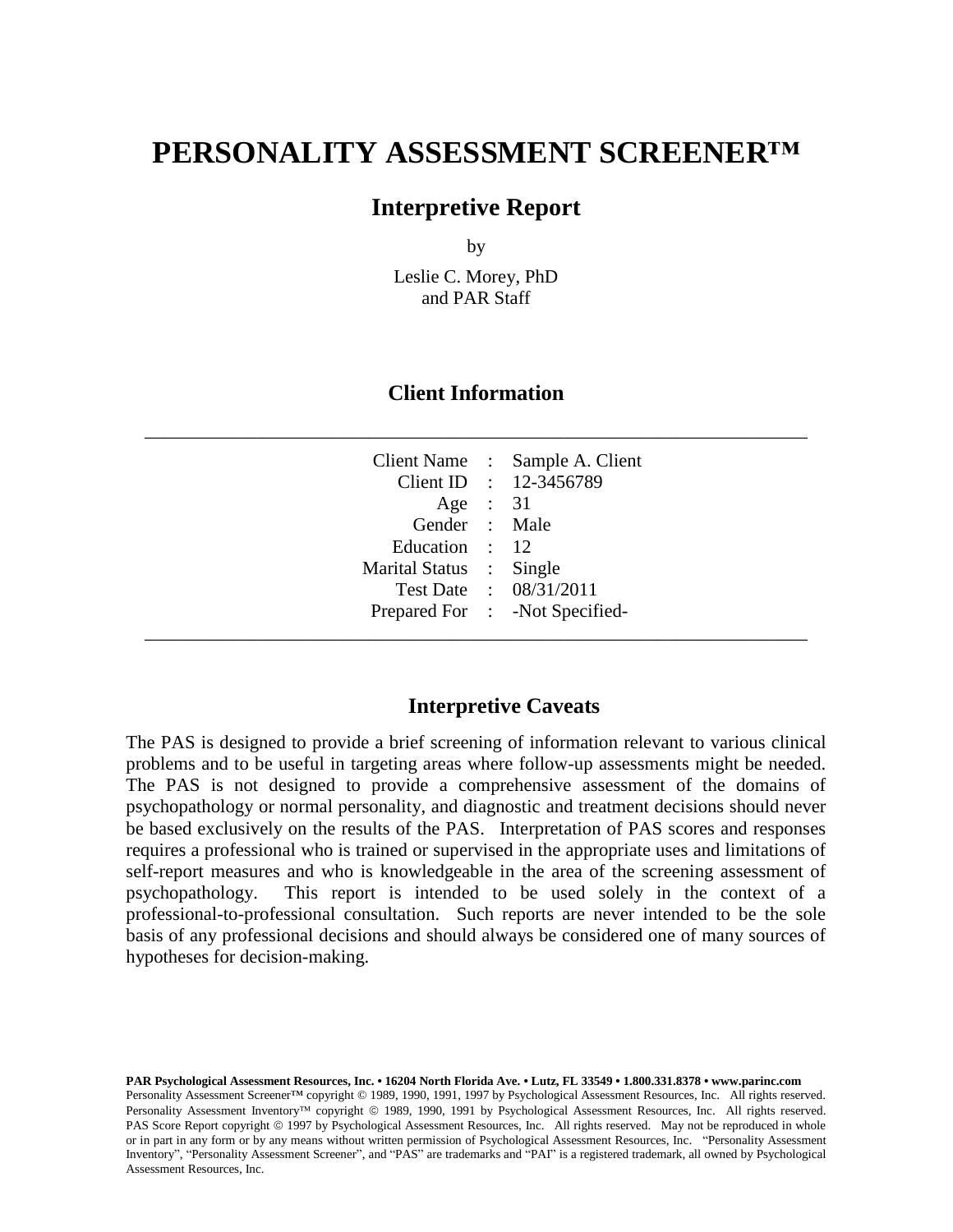| Score                   | Raw<br>score | P<br>score | <b>Risk for clinical</b><br>problems |
|-------------------------|--------------|------------|--------------------------------------|
| <b>PAS Total</b>        | 33           | 96.99      | Marked                               |
| Negative Affect (NA)    | 2            | 27.1       | Normal                               |
| Acting Out $(AO)$       | 7            | 81.3       | Marked                               |
| Health Problems (HP)    | 3            | 74.4       | Moderate                             |
| Psychotic Features (PF) | 2            | 72.1       | Moderate                             |
| Social Withdrawal (SW)  | 5            | 100.0      | Marked                               |
| Hostile Control $(HC)$  | 2            | 49.3       | Mild                                 |
| Suicidal Thinking (ST)  | 0            | 38.6       | Normal                               |
| Alienation $(AN)$       | 2            | 41.6       | Mild                                 |
| Alcohol Problem $(AP)$  | 5            | 98.7       | Marked                               |
| Anger Control $(AC)$    | 5            | 89.7       | Marked                               |

### **Interpretation of PAS Scores**

The PAS Total score assesses the potential for clinically significant emotional and behavioral problems and the need for a comprehensive follow-up evaluation. The individual PAS elements shown above are each comprised of two to three items tapping different potential problem areas in mental health. Because of their brevity, the elements are designed to serve only as rough guidelines for subsequent assessment. Interpretation of an individual PAS element should be attempted only when the PAS Total score is elevated (i.e., moderate, marked, or extreme risk) because, in the absence of an elevated PAS Total score, an isolated element elevation is considerably less likely to reflect a problem. For this reason, interpretation is only offered for elevated elements when the PAS Total *P* score exceeds 47.

## **Validity of PAS Scores**

There does not appear to be any indication that the client was attempting to distort the PAS results in either a positive or a negative direction. However, a follow-up assessment is recommended, and such distorting factors should nevertheless be considered in a more comprehensive manner in that assessment.

#### **Pattern of PAS Scores: The Potential for Emotional and Behavioral Problems**

As noted previously, the PAS Total score assesses the potential for emotional and behavioral problems of clinical significance and the need for comprehensive follow-up evaluation. This client obtained a PAS Total raw score of 33, which corresponds to a *P* score of 96.99. Roughly 97% of persons obtaining this score will report some type of difficulty in a comprehensive self-report evaluation. This score indicates the client has a Marked risk of experiencing clinical problems.

This reported potential for emotional and/or behavioral problems is substantially greater than is typical for community-dwelling adults. Follow-up self-report assessments are very likely to identify significant problems. The follow-up assessment should target the following areas: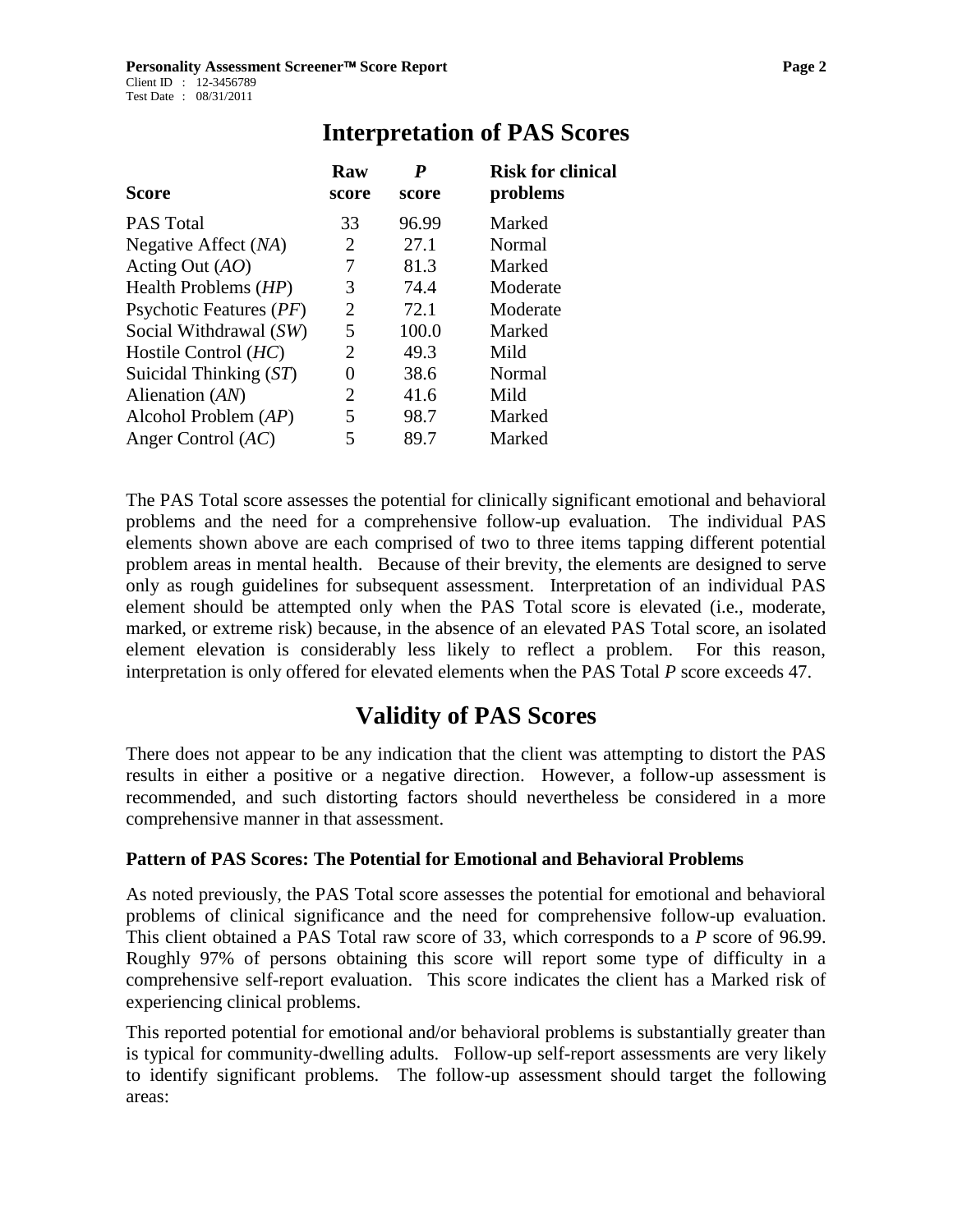#### **Social Withdrawal**  $(SW = 100.0P)$

The client's responses indicate marked potential for problems within the Social Withdrawal domain. Item endorsement suggests significant potential for social detachment and discomfort in close relationships. This client is likely to have little apparent interest or investment in social interactions. Others may view the client as cold, unfeeling, and unable to display affection and to commit to personal relationships. Follow-up evaluation is strongly recommended and should examine the client's social history and the status of current relationships. It is important to note that these disruptions in interpersonal relatedness can be associated with highly diverse problems. Social withdrawal can stem from apathy, marked shyness or anxiety, trauma-induced alienation, autistic withdrawal, distrust, or instability of relationships. Other elevations on the PAS element scores should be examined to identify concomitant problems that might identify the specific nature of the social difficulties.

#### **Alcohol Problem (***AP* **= 98.7***P***)**

The client's responses indicate marked potential for difficulties within the Alcohol Problem domain. Item endorsement indicates a strong likelihood of significant problems and consequences associated with alcohol use, abuse, and dependence. These problems are likely to include difficulties in interpersonal relationships and impairment in work performance. Follow-up evaluation is strongly recommended and should evaluate the client's use of alcohol, both current and historical. Because of the potential for denial of alcohol-related difficulties, it is often helpful to consult collateral information (particularly family members) in addition to the reports of the client. The assessment should obtain information about the past consequences of alcohol use and about the current frequency and quantity of alcohol consumption during a typical week. The assessment should also address physiological signs of dependence and withdrawal as well as potential medical consequences of drinking (e.g., liver problems or withdrawal seizures).

#### **Anger Control (***AC* **= 89.7***P***)**

The client's responses indicate a marked potential for problems within the Anger Control domain. Item endorsement indicates that the client is chronically angry and has a high potential to express anger and hostility through verbal means, physical means, or both. Follow-up evaluation is strongly recommended and should involve a review of problems with control of anger, particularly any episodes of aggressive or assaultive behavior and how anger is generally expressed. Additional questions to raise in the follow-up evaluation involve risk factors for violence; for example, substance abuse, thought disorder, and impulsivity can all increase the potential for violence in an individual who experiences anger readily. Follow-up evaluation should also focus on those diagnostic groups with prominent difficulties in the area of anger management, such as borderline and antisocial personalities, and PTSD.

#### Acting Out  $(AO = 81.3P)$

The client's responses indicate marked potential for problems with Acting Out. The client is very likely to be impulsive, sensation-seeking, and reckless and to have a disregard for convention and authority. Follow-up evaluation in this area is strongly recommended and should target disorders that are associated with acting out behaviors, such as drug abuse,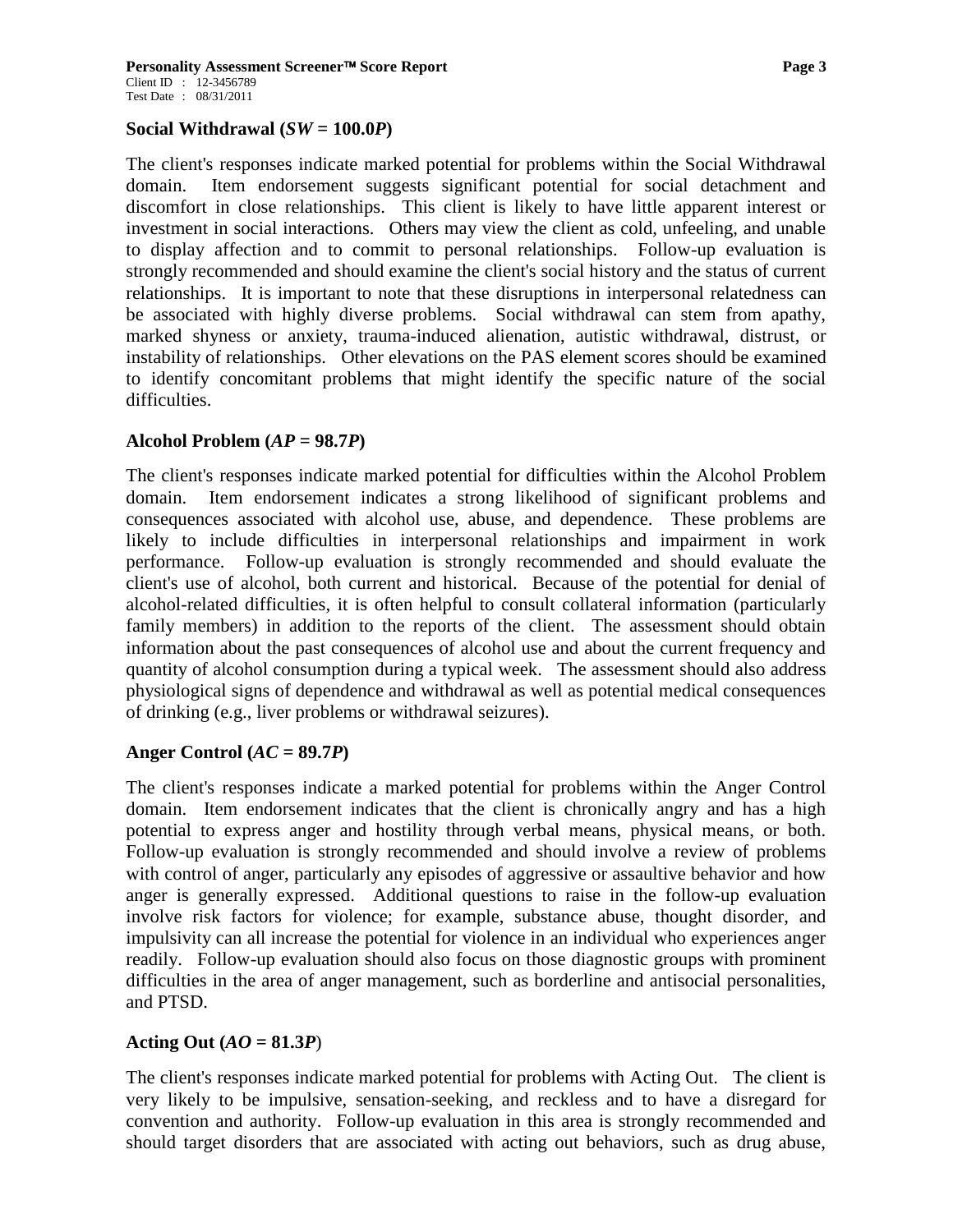antisocial and borderline personality, alcoholism, and mania. These types of problems are particularly susceptible to distortions in self-presentation because of motivated distortion, limited insight, or both. Thus, it is particularly useful for the follow-up evaluation to include some assessment of response distortion as well as the use of collateral information (e.g., from family, acquaintances, or existing records) to supplement self-reported information. Areas of particular focus should include substance abuse, illegal or criminal activities, and impulsive, seemingly self-destructive acts.

#### **Health Problems**  $(HP = 74.4P)$

The client's responses indicate moderate potential for difficulties within the Health Problems domain. The client is describing concerns about somatic functioning as well as impairment arising from these somatic symptoms. The types of complaints the client is reporting may range from vague symptoms of malaise to severe dysfunction in specific organ systems. Follow-up assessment is recommended and should consider neuropsychological status as well as other areas of somatic functioning. If such evaluation rules out an organic explanation of reported symptoms, the possibility of a somatoform disorder should be considered. However, there are other emotional disorders that may manifest with marked somatic symptomatology, such as depression (with sleep problems, appetite disturbance, or both), anxiety (with physiological signs of panic, such as heart palpitations), or Schizophrenia (with somatic delusions). Other elevations on the PAS element scores should be examined to identify concomitant problems that might be associated with such diagnoses.

#### **Psychotic Features (** $PF = 72.1P$ **)**

The client's responses indicate moderate potential for problems within the Psychotic Features domain. There are suggestions of potential problems with persecutory or paranoid thinking and possibly other psychotic phenomena. Follow-up evaluation is recommended and should carefully examine the client's thought processes and content, with particular attention to the presence of delusional or hallucinatory phenomena. Diagnostic symptomatology associated with Schizophrenia, Schizoaffective Disorder, and mania should be evaluated through the client's self-report as well as through clinical observation of the client. The suggestion of paranoid features indicated by a *PF* elevation may make reliance upon self-reported symptoms difficult, so the gathering of historical and collateral information may be advisable.

#### Alienation  $(AN = 41.6P)$

The client's responses suggest a mild potential for problems within the Alienation domain. The client may feel unsupported and treated unfairly by others. Although these problems appear to be less prominent for the client than are other emotional or behavioral troubles, they are worth pursuing in light of these other troubles. The follow-up evaluation should include some examination of the client's close relationships and his role in any current problems in these relationships. The inclusion of friends or family members in the assessment could assist in clarifying the basis for any relationship problems that are discovered.